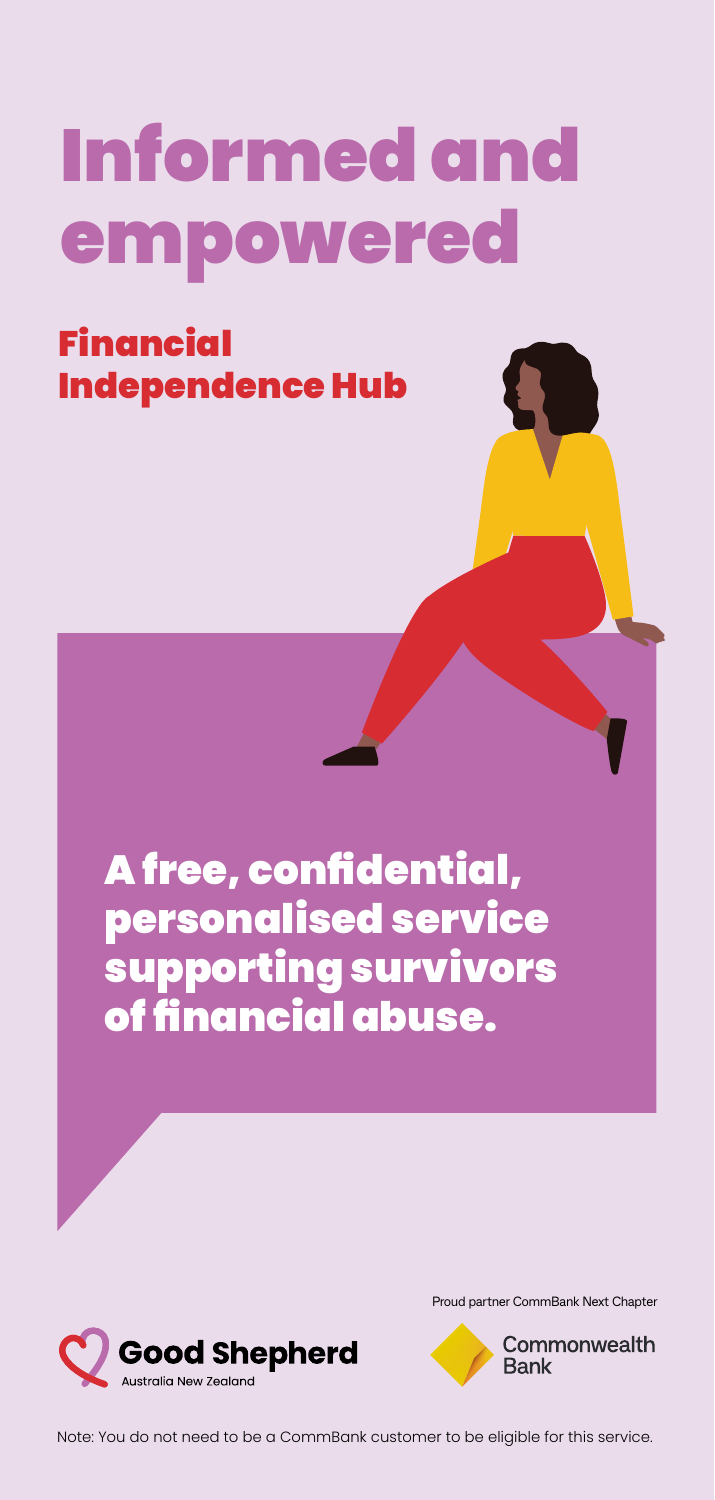## **What is the Financial Independence Hub?**

**A free, confidential, personalised service supporting people impacted by financial abuse across Australia to build their financial independence and achieve their goals.** 

## **'Financial independence' is different for everyone.**

#### **Do you want to:**

- $\checkmark$  feel in control of your everyday finances and confident making decisions about money?
- $\sqrt{\ }$  understand your income and expenses?
- $\checkmark$  be able to budget independently?
- $\sqrt{\ }$  plan your spending and saving e.g. to buy a car or home?
- $\checkmark$  be able to pay bills or meet unexpected expenses?
- $\checkmark$  reduce or pay off debts?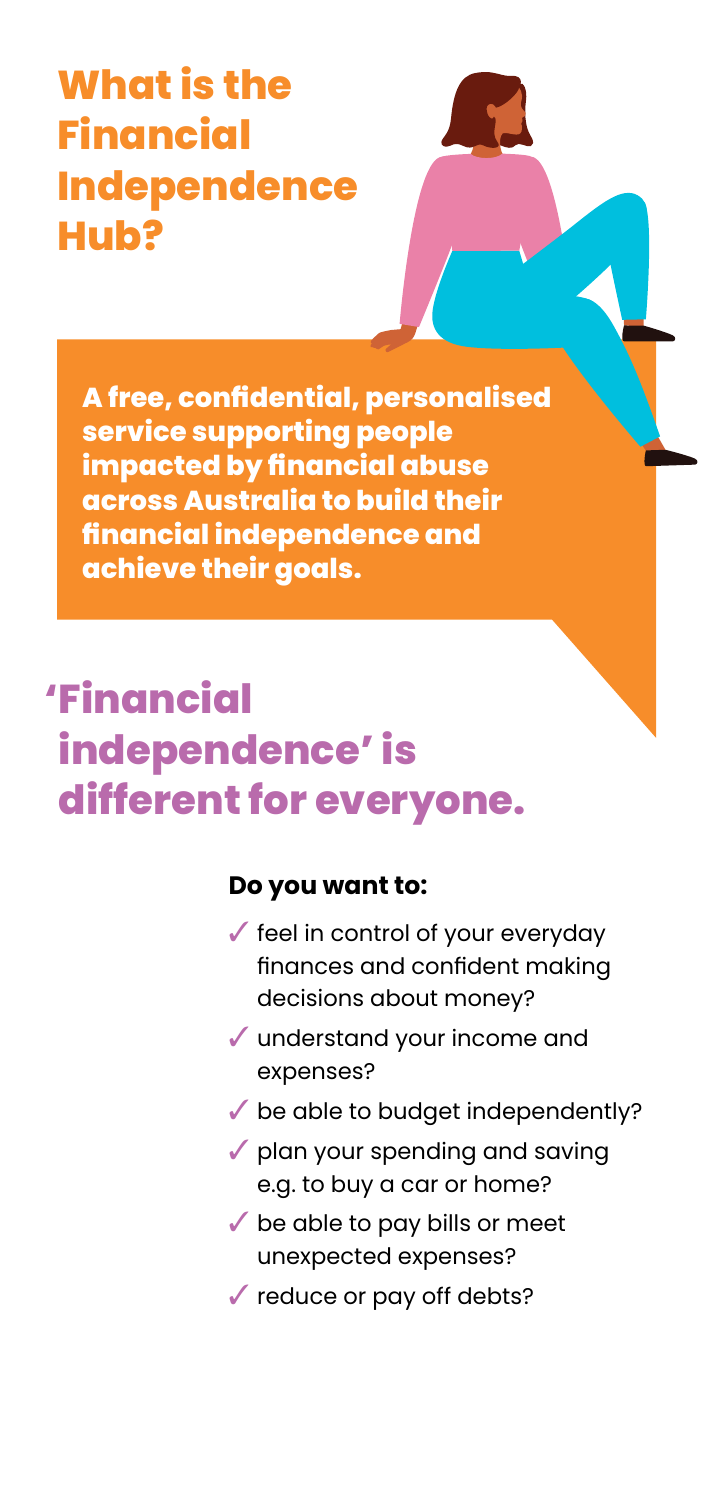*"I have gone from feeling stupid about money to empowered and confident."*

#### **We can help you with:**

- one-on-one financial coaching that builds on your strengths, helps you develop financial goals and supports you to take practical steps that build your long-term financial independence.
- tools and skills to build your confidence in managing everyday finances, planning or working towards goals.
- understanding money including areas that weren't previously within your control e.g. bills, debts and low credit scores.
- starting to save, e.g. to buy a car or home.
- support to plan to return to work or register for Centrelink.
- referrals or access other services you need.

**Your Financial Independence Hub journey will be unique – just like you.**

*"Helping me to transform and take control."*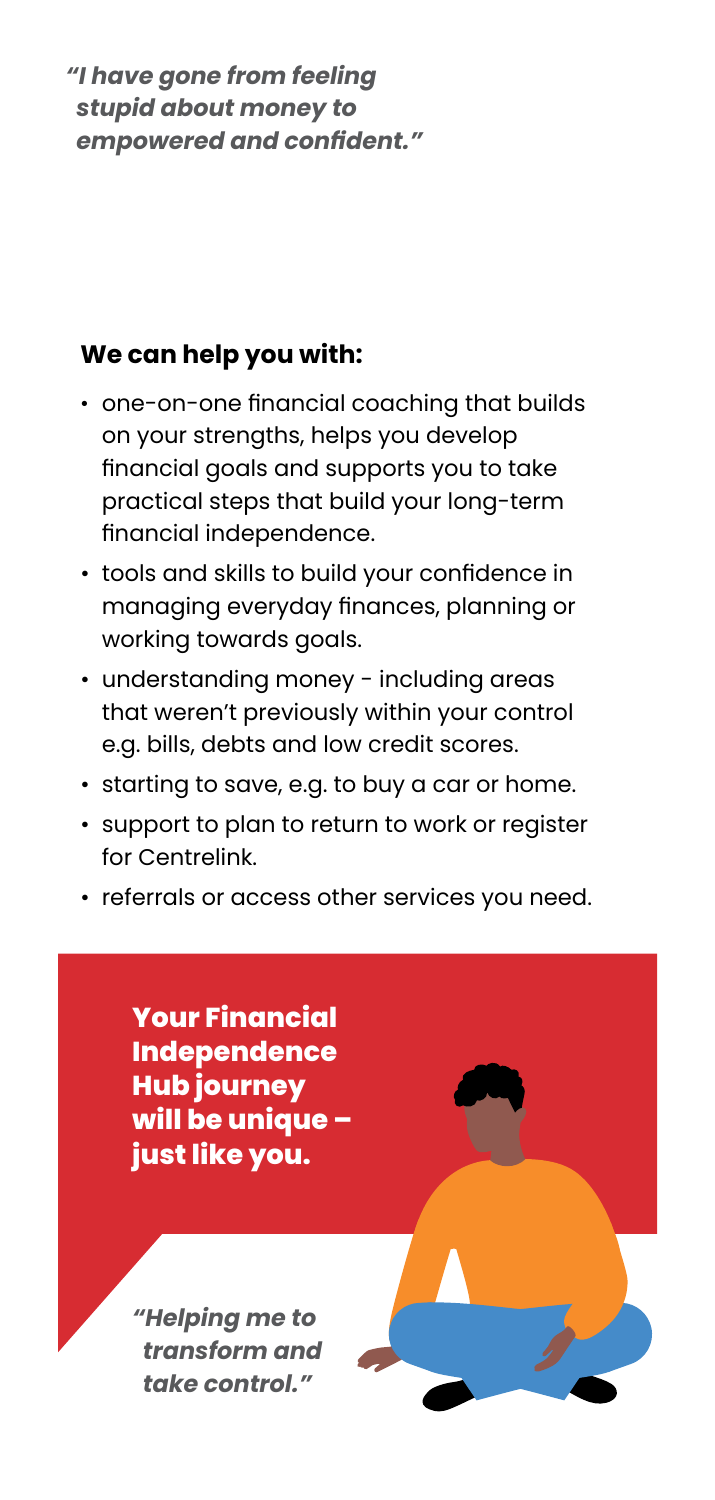#### **You are eligible if you:**

- are a survivor of financial abuse, experienced through either domestic or family abuse.
- are in the recovery phase (ie. not in crisis) and ready to develop a plan for your financial future.
- are over 18 years of age and live in Australia. You do not have to be a permanent resident or have a visa.



You do not need to be a customer of Commonwealth Bank to access the Financial Independence Hub. You do not need to provide evidence or tell your story to access the service.

This service is free, confidential and tailored to your needs. There is no time limit. Your team will support you to identify realistic timelines to achieve your financial independence.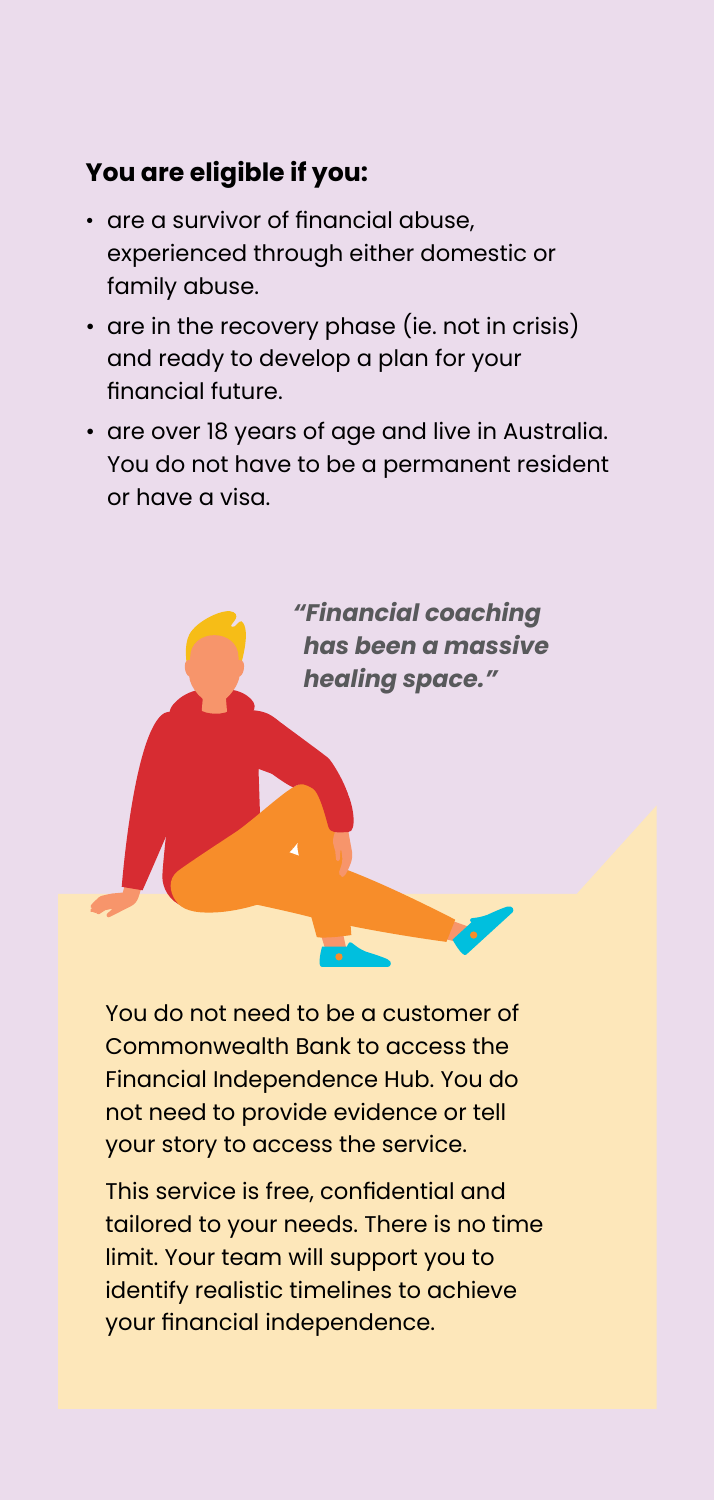#### **How it works:**

Email FIH@goodshep.org.au or phone 1300 050 150 to book a Welcome Call

#### Welcome Call

#### 1.

Tell us about your current financial situation, needs and confidence with money. We will ask you to confirm you have experienced financial abuse as a result of domestic or family abuse but you do not need to provide evidence or tell your story.

#### 2.

Together we will discuss different service options that may suit you – including matching you with a Financial Coach. If needed, we can refer you to other Good Shepherd services such as a Financial Counsellor, or external services including community legal centres, family abuse services and community supports.

### Financial Coaching

Your Financial Coach will partner with you to develop your plan to move towards financial independence and determine how frequently to meet. We will meet with you until you feel you have achieved your goals.